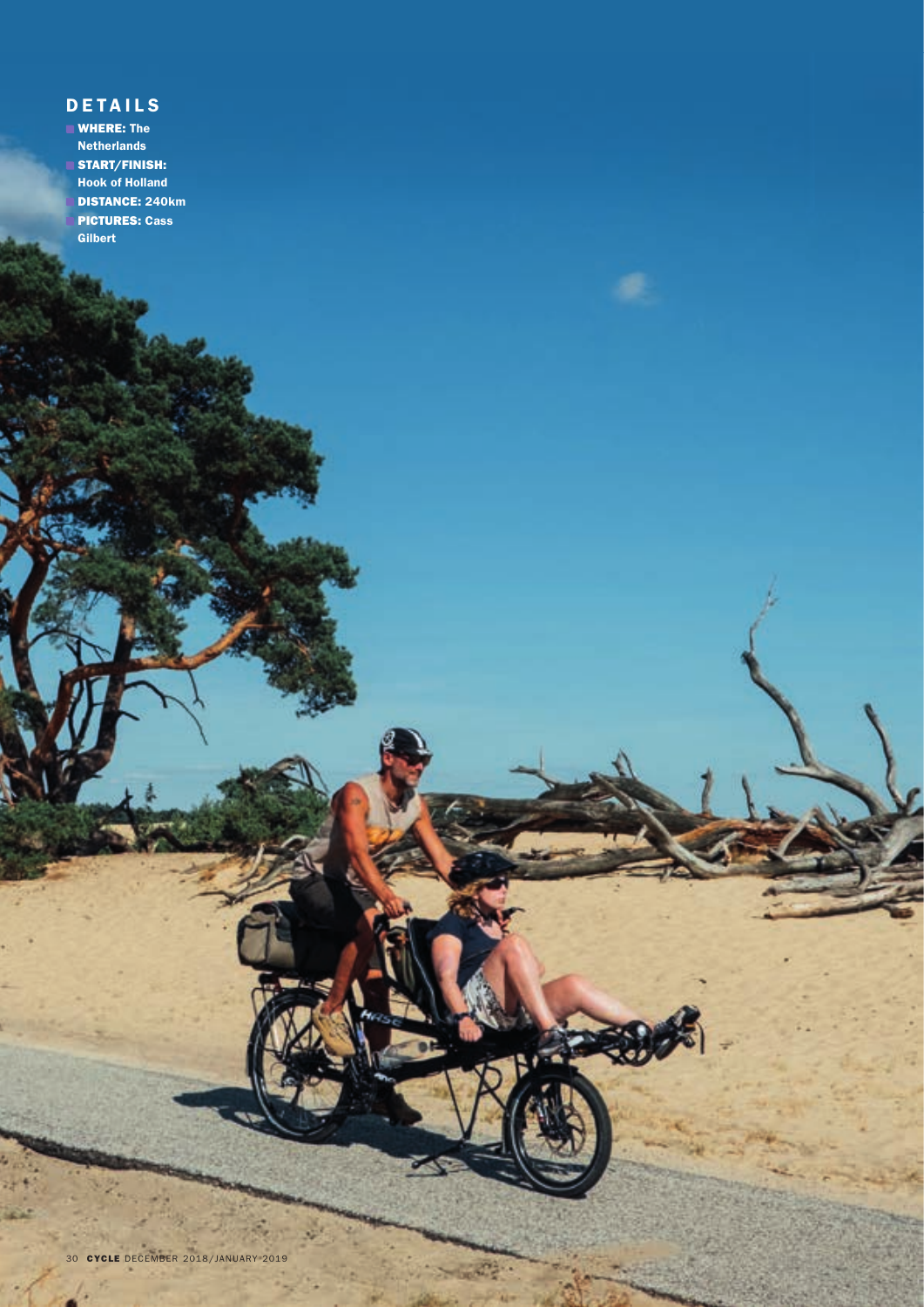# TOURING IN UTOPIA **Great rides**

The Netherlands is ideal for a mixed ability tour, as **Cass Gilbert** found out with his partner, five-year-old son, and non-cycling sister

**O**<br>
tandem recumbent trike. As short as the<br>
tandem recumbent trike. As short as the ver a decade ago, my sister and I spent five days cycling around the Isle of Anglesey on a borrowed trip was, it meant a lot to both of us. For me, it was a chance to share my growing passion with a member of my family. And for my sister, it was the first time she'd felt the joys of self-propelled transportation. Tam is partially sighted and has mobility issues, due to cerebral palsy, so is unable to ride a conventional bicycle. The trip (which appeared in Cycle Feb/Mar 2003) was an undoubted success but, as often happens, the years went by and we never got round to following it up.

 Fast forward 15 years and I received an email from her. She'd love to try another adventure. Was I interested? Never one to turn down a bike tour, I began organising the long-awaited sequel, except this time, it would also feature my partner, Nancy, and my son, Sage.

 Given that the three of us now live in the United States, tying it in with a visit to Europe provided the perfect opportunity for us all to spend time together. For Tam, it was a chance to get to know her nephew better, and for Sage, the chance to enjoy the attention of a doting aunt, and perhaps help him understand the challenges she faces each day.

 We settled on the Netherlands for obvious reasons. It's close to the UK, it's flat, and the bike infrastructure is second to none, suiting the varying needs of our mixed-ability group. And, with the heatwave Europe experienced over the summer, we could even rely on some blue sky and beachside riding, sure to be a hit with a five year old.

 For our week-long trip, we borrowed a Hase Pino from London Recumbents. The Pino would allow Tam to sit in the recumbent position and chat easily to me as we rode, and it's more compact than most tandems and thus easier to get on a train. A FollowMe Tandem – a somewhat heavy but effective device that couples a child's bike to the parent's – would allow Sage to ride independently when he wanted, or be hooked up to his mother's bike when the roads became too busy or he needed a break. Although Sage had been cycling for over a year, he'd never completed a tour before on his own bike. Prior to this trip, we'd always pulled him in a trailer or used a trailer-cycle.

#### FRIENDS OF THE BIKE

After negotiating the intricacies of getting from London to the ferry port in Harwich by train – no mean feat, given our assorted bikes – we

## A BIKE PATH OUT OF THE PORT GAVE US A COLLECTIVE SENSE OF CALM, AWAY FROM CARS AND THE STRESS THEY BRING



All Dutch society goes by bike – even dogs

#### **Do it yourself**

#### GETTING THERE

We took the train from London to Harwich, having picked up the Hase Pino in Dulwich. We'd originally planned to borrow a similar tandem, a Circe Morpheus, along with a Circe Helios for Nancy and Sage. But the added complexities of collecting two tandems from Cambridge by train (I don't drive) thwarted us. In the end, one tandem and a FollowMe made logistics more straightforward. You can take a tandem on the East Anglia train from London Liverpool St to Harwich, but you're advised to choose the service that changes in Manningtree as there's more room for bikes. Stena Line sails to the Hook of Holland twice a day; one is an overnight service. No issues with bikes of all shapes and sizes.

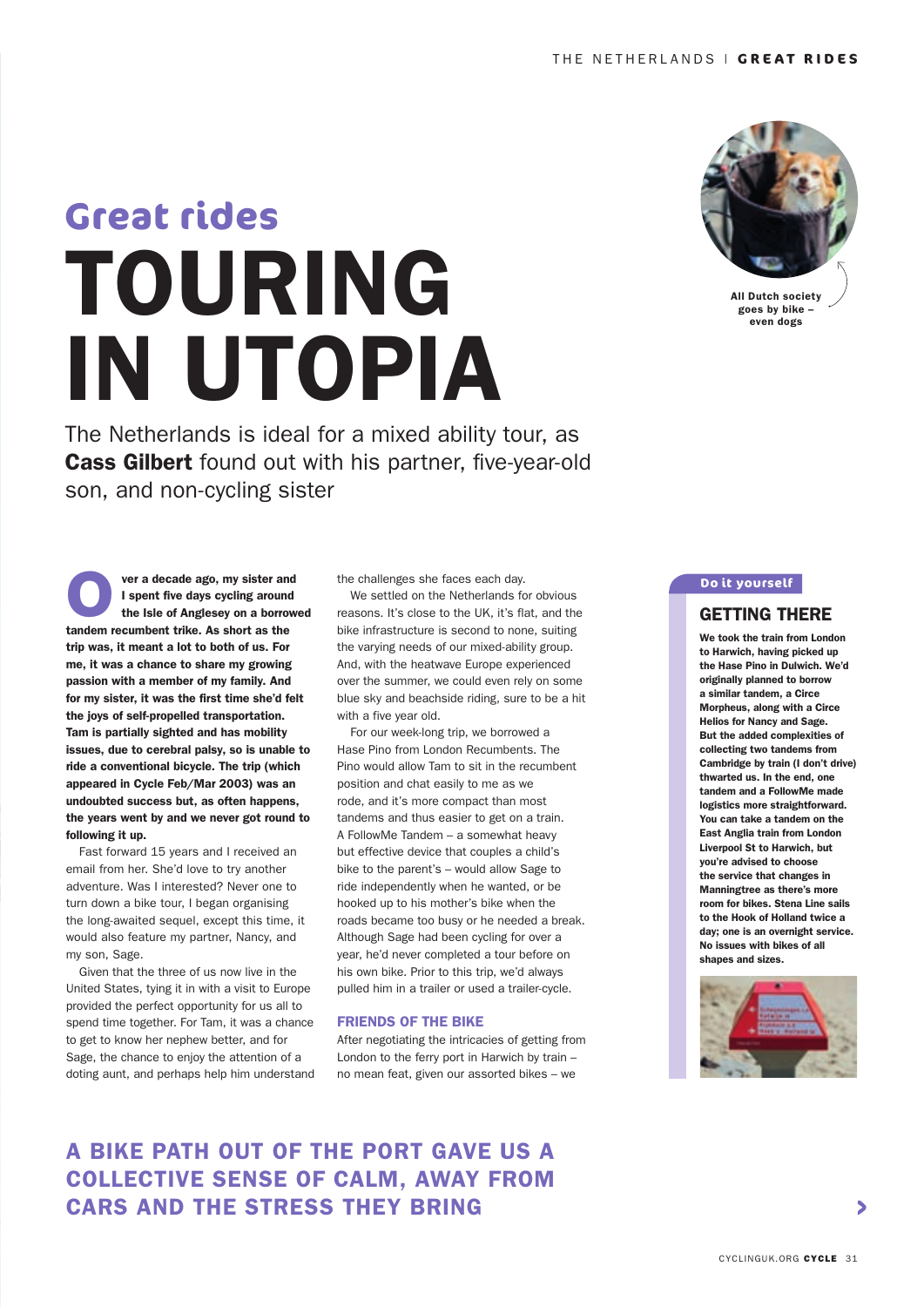









## WE FOLLOWED EUROVELO LF1 ALONG THE COAST. THIS SIGNPOSTED ROUTE IS A STRING OF DUNES, CAFÉS, AND SEASIDE TOWNS

pulled up beside more than a dozen other cyclists. As soon as we'd passed through the ferry's open jaws and been swallowed into its belly, we tied up our bikes and grabbed what we needed for the night. We were filled with an excitement that comes only with seafaring travel, in the way it's so very much part of the whole adventure.

There's an immediacy that comes with ferry travel too. Come morning, we connected directly with a bike path right out of the port, where we felt a collective sense of calm, away from cars and the stress they often bring. We even had company for the first few miles, cycling with a German family we'd met on

board, who were returning home after a trip around the Isle of Wight. Together we made up quite the entourage: three kids' bikes, two FollowMe Tandems, an overloaded Brompton, a Hase Pino, a couple of upright bicycles with panniers and baskets, and big smiles all around.

Heading north, we followed EuroVelo route LF1 along the coast, wending its way independently of main roads. As mellow family rides go, I can't imagine anything finer. This signposted route is a string of beaches, dunes, cafés, and seaside towns. It's almost completely traffic free, with beachside parking that heaves with hundreds of solo

bicycles and cargo bikes. LF1 is an alternate biking universe where cars soon become a distant memory; dotted lines, speed bumps, and crossings are all shrunk down to biking proportions. Throw in sunshine and a light tailwind and you have a nigh-on perfect start to a trip.

The only fly in the ointment to otherwise blissful days in the saddle was our difficulty in finding accommodation. Tam had decided that camping was too much to take on, so I'd signed us up with the organisation Vrienden op de Fiets, which offers affordable, B&Bstyle accommodation exclusively to cyclists. What I hadn't appreciated was that during the summer, most options are full or the hosts themselves are on holiday. In the end we only found one, bachelor Derek The Lifelong Smoker, who managed to make room for us in his tiny terraced house. At first he seemed completely bemused by the sight of us, but quickly warmed to our cause, nipping out into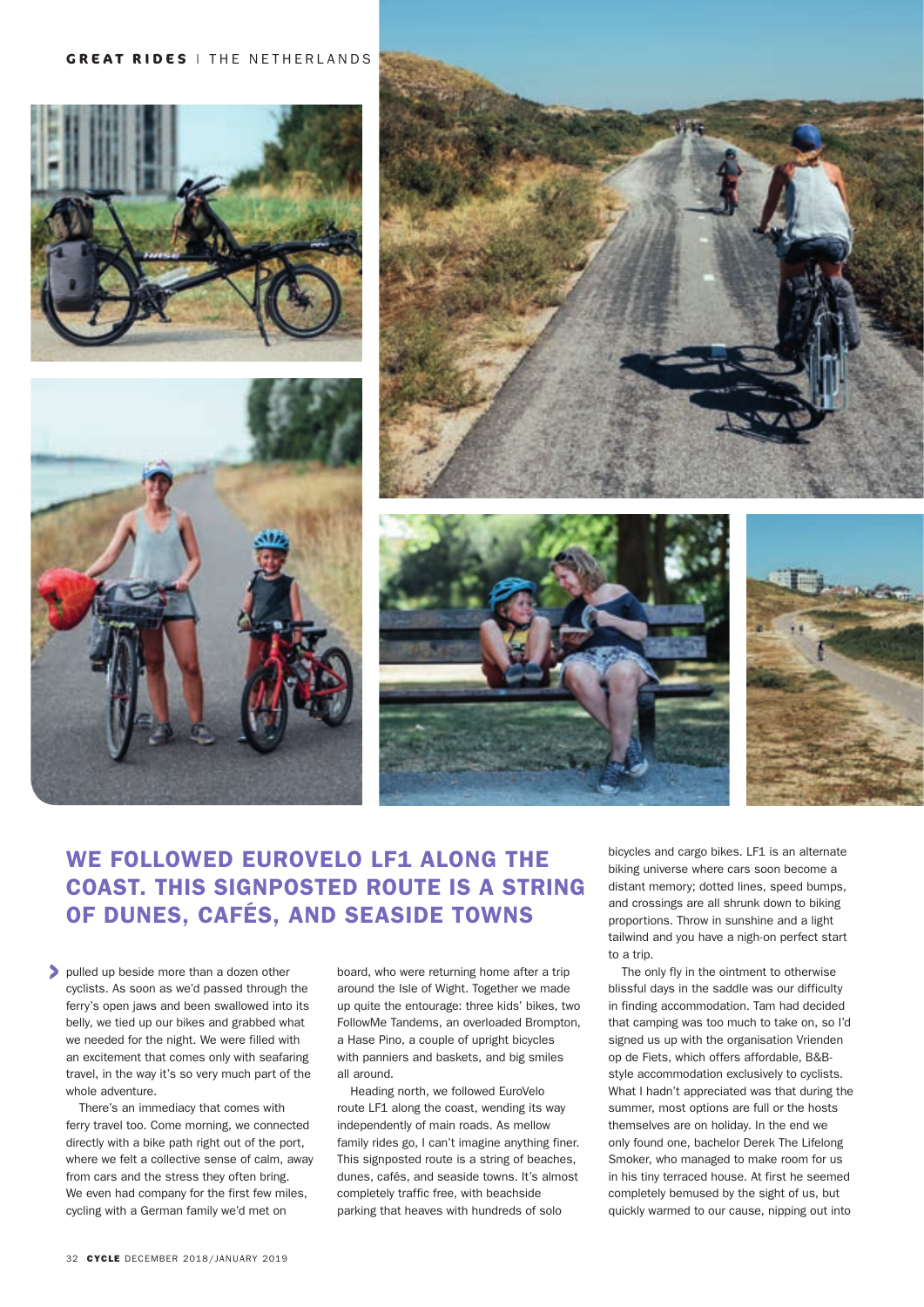









Clockwise from top left: Semi-

recumbent tandems are great levellers for riders of different ability. Up the coast on LF1, Sage free to roam. This was five-year-old Sage's first tour on his own bike. Amsterdam. Sometimes the FollowMe went on the Pino. Cass and Tam making good on their promise to do another tour together. Story time over lunch. Nancy and Sage

his yard to smoke rollies between making us comfortable.

#### CULTURE, NOT CARS

From the coast town of Zandvoort, we headed inland to Haarlem. Whilst the scenery wasn't especially impressive, it was still a very appealing ride for our group, given that we barely touched a main road, in typical Dutch style. Onwards, a train whisked us to Arnhem, where the second part of our trip began: an exploration of Hoge Veluwe National Park.

If you're unfamiliar with the Kröller-Müller Museum, I'd urge you to visit. It's located in the heart of the Veluwe National Park, a beguiling region of rolling heath, dunescapes, and pine forest. The museum dates back to 1938 and houses a vast Van Gogh collection, in a building set within a sprawling sculpture garden. The surrounding forest hides magnificent works of art that either blend seamlessly with their surroundings or stand

out like esoteric oddities. Benches and chairs offer perfect spots to contemplate each in the changing light, or just to sit and read a book. Not only that, but the park offers a fleet of free bikes to reach the museum for those who choose to park at its gates. (You can also arrange accessible bikes for wheelchair users.) The Hoge Veluwe National Park is a wonderful, whimsical place that completely enchanted us.

All this time, Sage's riding was noticeably improving. He suffered just one crash that resulted in grazes, a culmination of his increasingly brash riding, too many kilometres in the saddle that day, and a late bedtime the night before. But he bounced back and genuinely seemed to love almost every minute of our holiday. 'This is our style! We were made for this!' he yelled out as he darted past me on one occasion.

Yes. He really said that. As an advocate of bikes as a form of both recreation and

transportation, my heart melted. In a week, he'd transformed from a child who understood the basics of riding but lacked road awareness and confidence, to a cyclist who could now pedal safely on a public road and cover distances of up to 30 kilometres a day.

#### A BETTER WAY

Exploring Holland in our own, modest way, was providing an ideal chance to develop important cycling skills – like negotiating junctions, watching out for pedestrians, overtaking slower riders, and being overtaken by speedy roadies – away from the stressful arena of high-consequence car traffic. Not only is the country's bike lane infrastructure ideal for teaching two-wheeled confidence to young children, it serves to instil a crucial awareness of the viability of bicycles as an viable alternative to cars at such an impressionable age.

No wonder so many Dutch see riding bikes